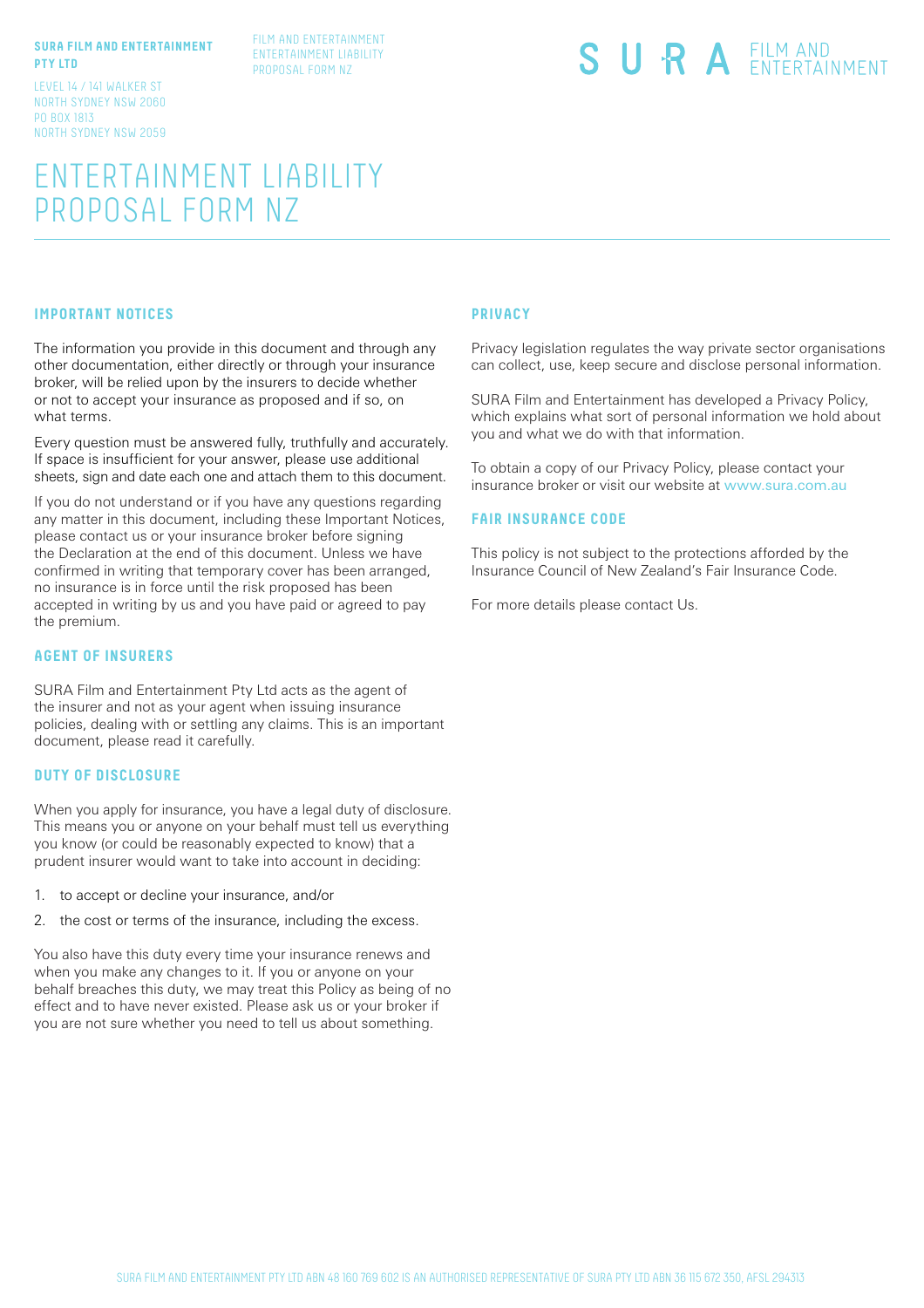| 1. | Name of Proposer                                                                                                                                                                  |                                  |             |              |              |           |
|----|-----------------------------------------------------------------------------------------------------------------------------------------------------------------------------------|----------------------------------|-------------|--------------|--------------|-----------|
| 2. | Address                                                                                                                                                                           |                                  |             |              |              |           |
| 3. | Telephone                                                                                                                                                                         | Facsimile                        |             |              |              |           |
|    | <b>Email Address</b>                                                                                                                                                              |                                  |             |              |              |           |
| 4. | (A) Individual<br>Proposer is                                                                                                                                                     | (B) Partnership                  | (C) Company |              |              |           |
| 5. | Number of Employees                                                                                                                                                               |                                  |             |              |              |           |
| 6. | Is the proposer registered for GST?                                                                                                                                               |                                  |             |              | Yes          | ⊿ No      |
|    | GST Registration No.                                                                                                                                                              |                                  |             |              |              |           |
| 7. | Occupation                                                                                                                                                                        |                                  |             |              |              |           |
| 8. | Experience of Proposer (Examples)                                                                                                                                                 |                                  |             |              |              |           |
|    |                                                                                                                                                                                   |                                  |             |              |              |           |
|    |                                                                                                                                                                                   |                                  |             |              |              |           |
| 9. | <b>Basis of Cover</b>                                                                                                                                                             | Annual                           | Short term  |              |              |           |
|    | 10. This question relates to short term policies only.                                                                                                                            |                                  |             |              |              |           |
|    | Title of Production (if applicable)<br>a)                                                                                                                                         |                                  |             |              |              |           |
|    | Production Type<br>b)                                                                                                                                                             |                                  |             |              |              |           |
|    | 11. Period of Cover                                                                                                                                                               | $\sqrt{2}$<br>$\sqrt{ }$<br>From | To          | $\sqrt{ }$   | $\sqrt{2}$   |           |
|    | 12. Period of Shoot                                                                                                                                                               | From<br>$\sqrt{2}$<br>$\sqrt{2}$ | To          | $\sqrt{2}$   | $\sqrt{2}$   |           |
|    | 13. Proposers estimate of total annual gross production costs/turnover (if annual policy) or<br>the gross production cos/turnover for a short term period (if short term policy)? |                                  | \$          |              |              |           |
|    | 14. Business Description:                                                                                                                                                         |                                  |             |              |              |           |
|    | Do you require cover for:<br>a)                                                                                                                                                   |                                  |             |              |              |           |
|    | Annual Event Liability<br>i)                                                                                                                                                      |                                  |             |              | Yes          | $\Box$ No |
|    | Performers Liability<br>ii)                                                                                                                                                       |                                  |             |              | <u> </u> Yes | $\Box$ No |
|    | Sound/Lighting Liability<br>iii)                                                                                                                                                  |                                  |             |              | Yes          | $\Box$ No |
|    | Special Event Liability<br>iv)                                                                                                                                                    |                                  |             |              | Yes          | $\Box$ No |
|    | Filming Liability<br>V)                                                                                                                                                           |                                  |             |              | Yes          | $\Box$ No |
|    | Other (please specify)<br>Vi)                                                                                                                                                     |                                  |             |              | Yes          | ⊿ No      |
|    | 15. Limit of Indemnity Required                                                                                                                                                   | \$10,000,000                     |             | \$20,000,000 |              |           |
|    | 16. Currency Required                                                                                                                                                             | <b>AUD</b>                       | <b>NZD</b>  |              |              |           |
|    |                                                                                                                                                                                   |                                  |             |              |              |           |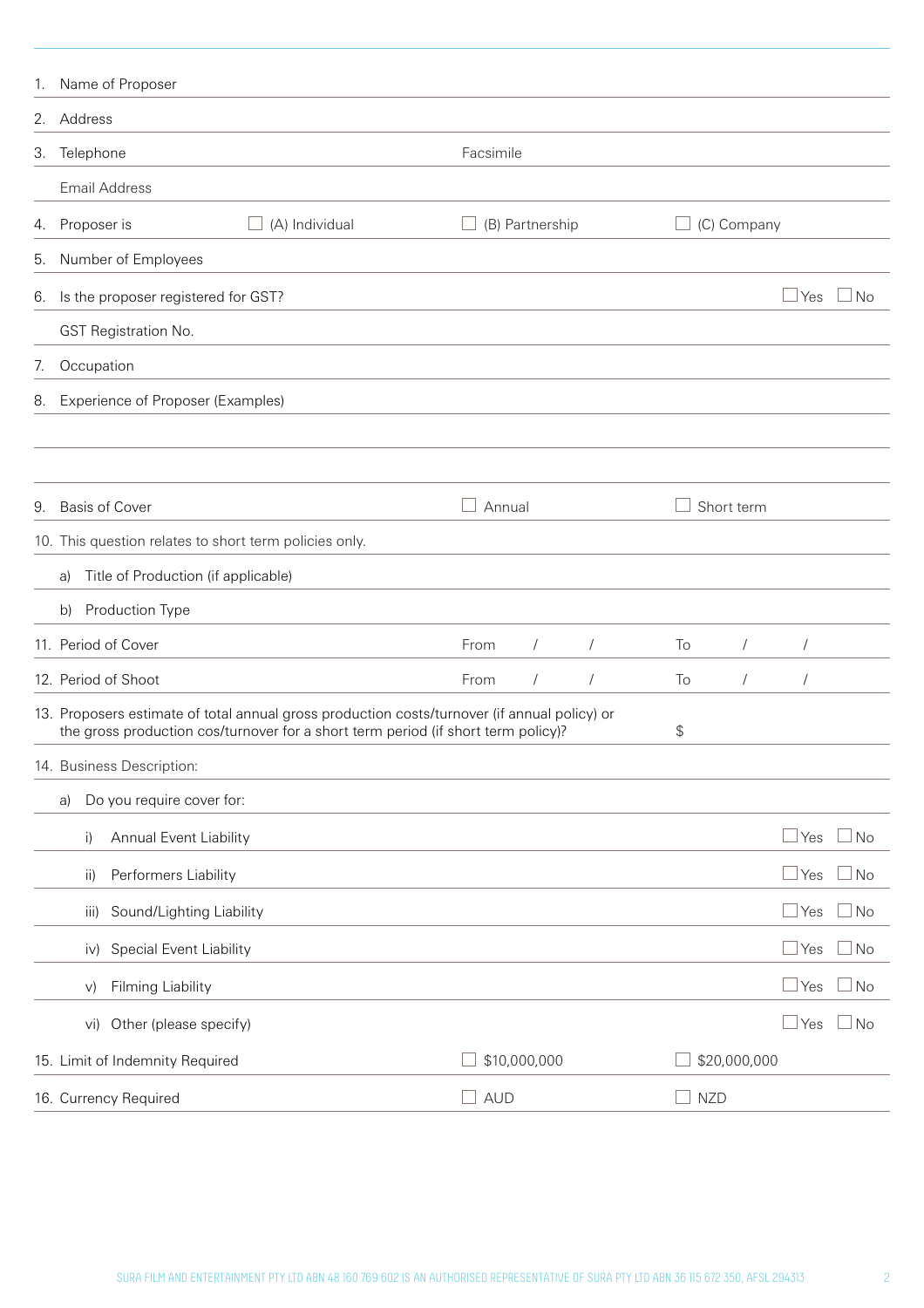| 17. List locations and exact dates spent at each location (short term policies only). Please attach a list if space is not sufficient.                                                                                  |                                               |                             |
|-------------------------------------------------------------------------------------------------------------------------------------------------------------------------------------------------------------------------|-----------------------------------------------|-----------------------------|
|                                                                                                                                                                                                                         |                                               |                             |
| 18. Do you use Volunteers?                                                                                                                                                                                              |                                               | $\Box$ Yes $\Box$ No        |
| If Yes, please provide details of Volunteer Activities below                                                                                                                                                            |                                               |                             |
|                                                                                                                                                                                                                         |                                               |                             |
| 19. Describe stunts, involvement of animals, motor cycles, special vehicles, watercraft, aircraft, explosives, pyrotechnics, use of<br>trains/railroad or any other hazardous activities (Attach copy of safety report) |                                               |                             |
| 20. Details of any contracts entered into with third parties                                                                                                                                                            |                                               |                             |
|                                                                                                                                                                                                                         |                                               |                             |
| 21. Geographical Limits Required                                                                                                                                                                                        | New Zealand wide<br>Australia and New Zealand | Australia wide<br>Worldwide |
| 22. Annual Event Liability (if applicable, please fill out below)                                                                                                                                                       |                                               |                             |
| Number of annual events<br>a)                                                                                                                                                                                           |                                               |                             |
| Estimated maximum attendance of any single event?<br>b)                                                                                                                                                                 |                                               |                             |
| Type of events you are involved with?<br>$\vert$ C)                                                                                                                                                                     |                                               |                             |
|                                                                                                                                                                                                                         |                                               |                             |
| What is your role in the event?<br>d)                                                                                                                                                                                   | Promoter                                      | Principal                   |
|                                                                                                                                                                                                                         | Event Organiser                               | Event Coordinator           |
|                                                                                                                                                                                                                         | <b>Production Manager</b>                     |                             |
|                                                                                                                                                                                                                         |                                               |                             |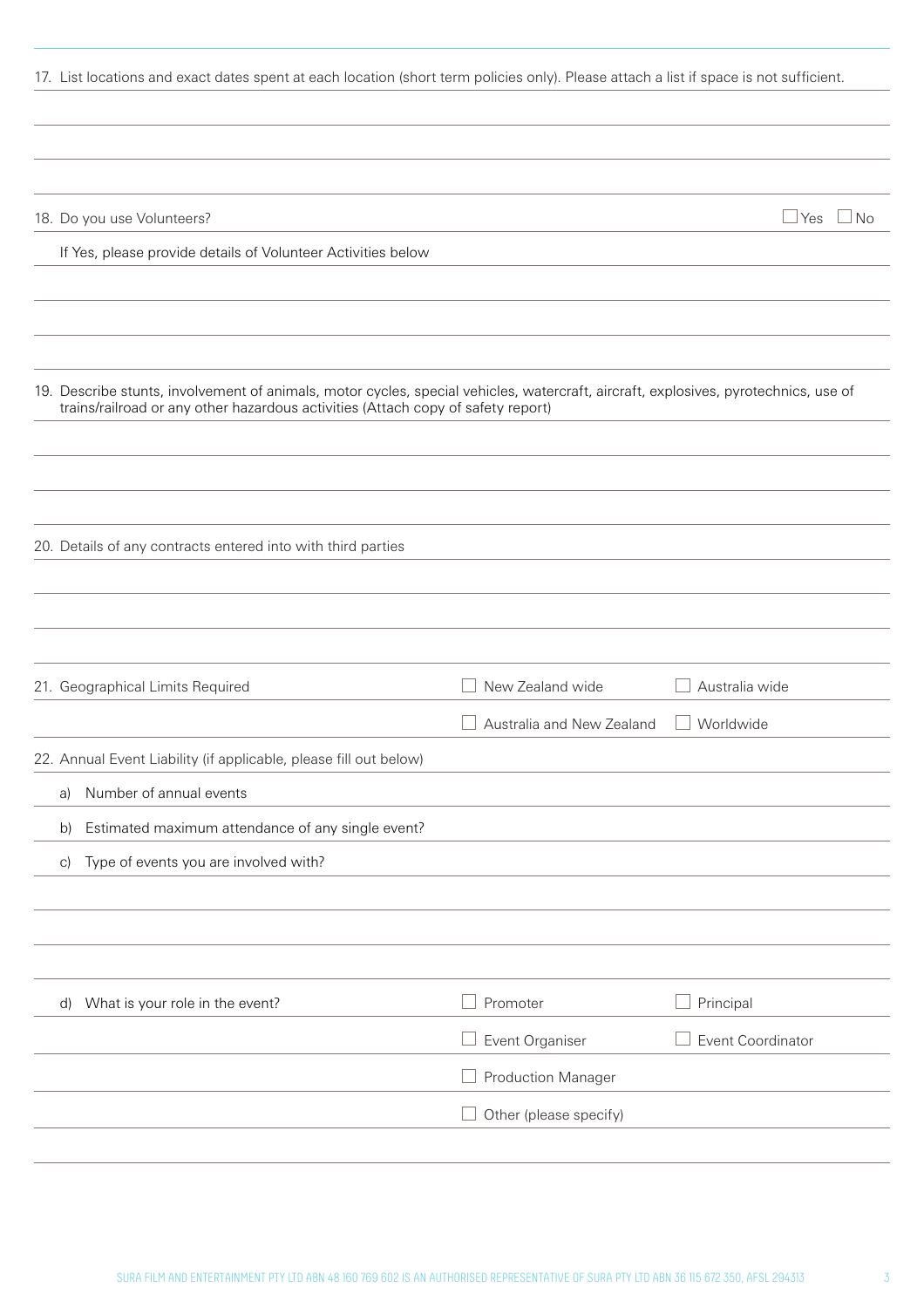|            | 23. Performers Liability (if applicable, please fill out below)                                                                    |                        |                       |               |
|------------|------------------------------------------------------------------------------------------------------------------------------------|------------------------|-----------------------|---------------|
| a)         | Number of Entertainers/Musicians/Performers?                                                                                       |                        |                       |               |
| b)         | Will you promote your own performances/comcerts/shows?<br>(i.e. pay a fee to hire the venue and in turn sell tickets to the event) |                        | $\Box$ Yes            | l No          |
| C)         | Will there be any audience participation?                                                                                          |                        | $\Box$ Yes            | l No          |
|            | If Yes, please provide details below                                                                                               |                        |                       |               |
|            |                                                                                                                                    |                        |                       |               |
|            |                                                                                                                                    |                        |                       |               |
|            | 24. Sound/Lighting Liability (if applicable, please fill out below)                                                                |                        |                       |               |
| a)         | Please indicate % of Turnover (must add up to 100%)                                                                                |                        |                       |               |
|            | Hire of sound/lighting equipment with employees operating<br>i)                                                                    |                        | % of Turnover         |               |
|            | Relating to dry hire of sound/lighting<br>$\mathsf{ii}$                                                                            |                        | % of Turnover         |               |
|            | Sale of sound/lighting equipment<br>iii)                                                                                           |                        | % of Turnover         |               |
|            | Installation of sound/lighting equipment<br>iv)                                                                                    |                        | % of Turnover         |               |
|            | Repairs to sound/lighting equipment<br>V)                                                                                          |                        | % of Turnover         |               |
|            | Hire/set up/installation of portable staging<br>Vi)                                                                                |                        | % of Turnover         |               |
|            | vii) Other (please describe)                                                                                                       |                        | % of Turnover         |               |
|            |                                                                                                                                    |                        | <b>Total Turnover</b> | $\frac{0}{0}$ |
| b)         | Do you hire equipment in?                                                                                                          |                        | ⊥Yes                  | No.           |
|            | If so, please describe below                                                                                                       |                        |                       |               |
|            |                                                                                                                                    |                        |                       |               |
|            |                                                                                                                                    |                        |                       |               |
|            |                                                                                                                                    |                        |                       |               |
| $\vert$ c) | Maximum Value of hired equipment?                                                                                                  |                        | \$                    |               |
|            | 25. Specific Event Liability (if applicable, please fill out below)                                                                |                        |                       |               |
| a)         | Name of Event                                                                                                                      |                        |                       |               |
| b)         | Type of Event to be insured                                                                                                        | Festival/Fair          | Dance Party           |               |
|            |                                                                                                                                    | <b>Ball/Dinner</b>     | Product Launch        |               |
|            |                                                                                                                                    | Conference/Exhibition  | Concert               |               |
|            |                                                                                                                                    | Other (please specify) |                       |               |
|            |                                                                                                                                    |                        |                       |               |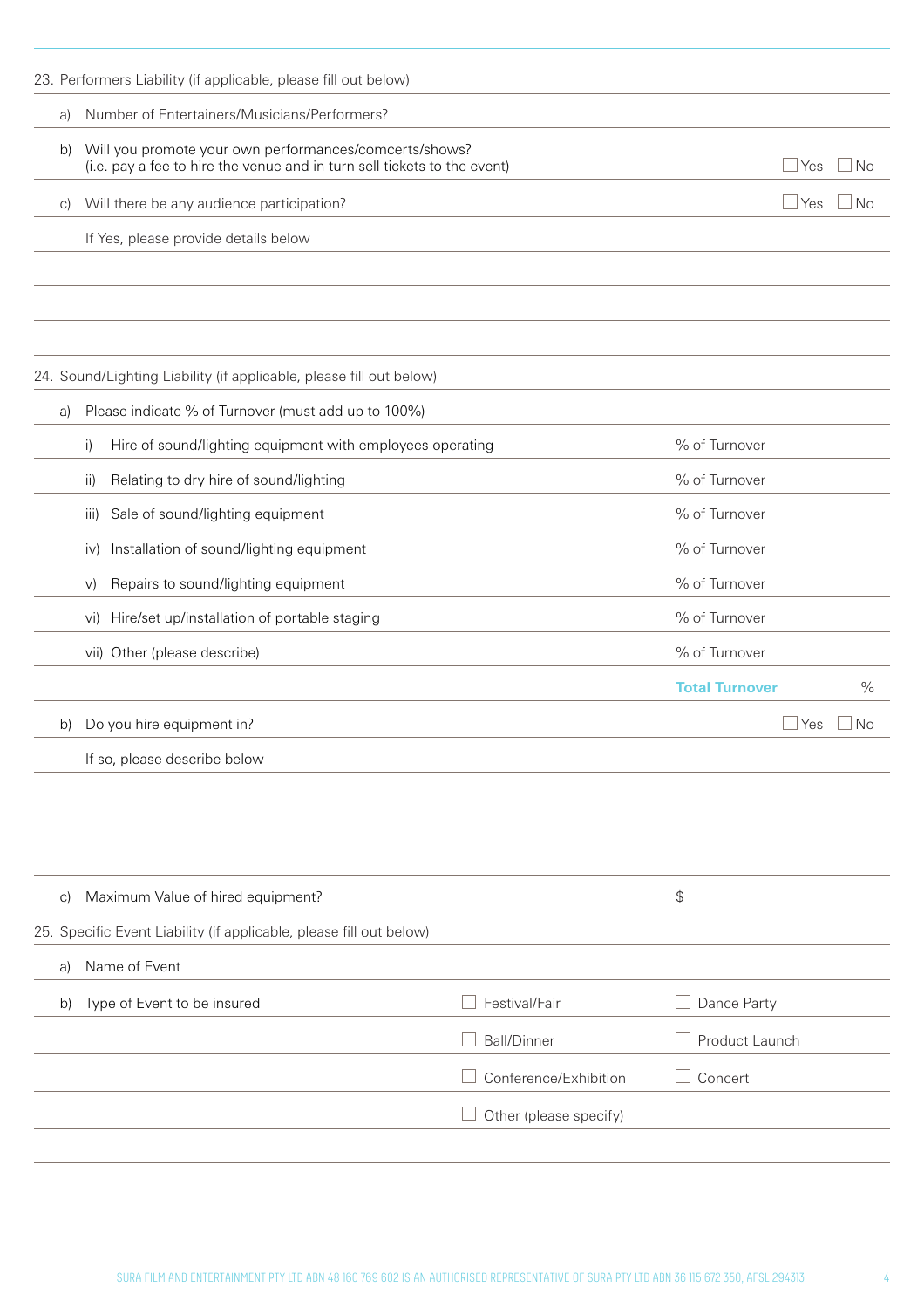| C)           | Name of address of Venue                           |                                                                         |                                                                                                                        |                   |                                   |
|--------------|----------------------------------------------------|-------------------------------------------------------------------------|------------------------------------------------------------------------------------------------------------------------|-------------------|-----------------------------------|
|              |                                                    |                                                                         |                                                                                                                        |                   |                                   |
|              |                                                    |                                                                         |                                                                                                                        |                   |                                   |
| d)           |                                                    |                                                                         | Full description of the event (Please attach itinerary/programme of the event including artists/performers/times etc.) |                   |                                   |
| $\Theta$     | <b>Start Date</b>                                  | <b>Start Time</b>                                                       | Finish Date                                                                                                            | Finish Time       |                                   |
| f)           | Bump In Date                                       | <b>Bump Out Date</b>                                                    |                                                                                                                        |                   |                                   |
| $\mathbf{g}$ |                                                    |                                                                         | Where is the event being staged? (Please attach a layout/diagram of the set-up of the events)                          |                   |                                   |
|              |                                                    |                                                                         |                                                                                                                        |                   |                                   |
|              |                                                    |                                                                         |                                                                                                                        |                   |                                   |
| h)           | Licensed capacity of the venue                     |                                                                         |                                                                                                                        |                   |                                   |
| i)           | Have you signed a venue contract?                  |                                                                         |                                                                                                                        |                   | $\Box$ No<br>$\sqcup$ Yes         |
|              | If Yes, please provide a copy                      |                                                                         |                                                                                                                        |                   |                                   |
| $\mathbf{j}$ | What is your role in the event?                    |                                                                         | Promoter                                                                                                               | Principal         |                                   |
|              |                                                    |                                                                         | Event Organiser                                                                                                        | Event Coordinator |                                   |
|              |                                                    |                                                                         | <b>Production Manager</b>                                                                                              |                   |                                   |
|              |                                                    |                                                                         | Other (please specify)                                                                                                 |                   |                                   |
| k)           |                                                    | What is the estimated attendance for the event?                         |                                                                                                                        |                   |                                   |
|              | I) Will alcohol be sold/supplied during the event? |                                                                         |                                                                                                                        |                   | $\Box$ Yes<br>$\Box$ No           |
| m)           |                                                    | Are you responsible for the sale/supply of food and drink?              |                                                                                                                        |                   | $\exists$ Yes<br>$\Box$ No        |
| n)           |                                                    | Do you hold the appropriate licenses for such activities?               |                                                                                                                        |                   | $\mathsf{\perp}$ Yes<br>$\Box$ No |
| O)           | How many market stalls will be at the event?       |                                                                         |                                                                                                                        |                   |                                   |
| p)           |                                                    | Details of stall holders and the type of products they will be selling? |                                                                                                                        |                   |                                   |
|              |                                                    |                                                                         |                                                                                                                        |                   |                                   |
|              |                                                    |                                                                         |                                                                                                                        |                   |                                   |
| q)           |                                                    | Do you ensure stall holders carry their own liability insurance?        |                                                                                                                        |                   | $\mathsf{\perp}$ Yes<br>⊥No       |
| r)           |                                                    | Will the event involve the use of amusement rides/devices, animals?     |                                                                                                                        |                   | $\mathsf{\perp}$ Yes<br>⊿ No      |
| s)           |                                                    | Will a stage/s be used at any time during the event?                    |                                                                                                                        |                   | $\sqcup$ Yes<br>⊥No               |
|              | Please provide dimensions:                         |                                                                         | Height                                                                                                                 | Width             |                                   |
|              |                                                    |                                                                         | Length                                                                                                                 |                   |                                   |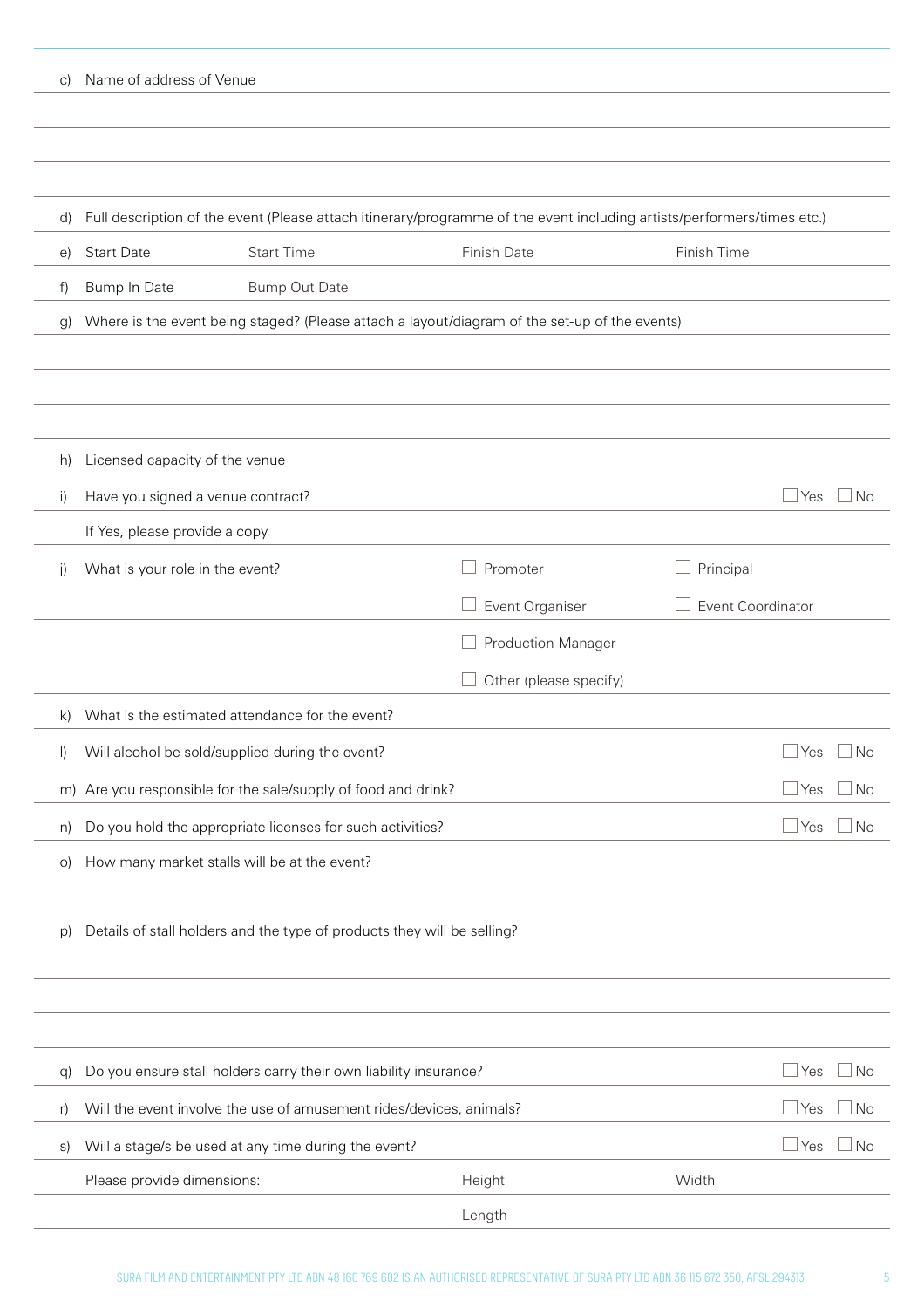| t)         | Is the stage a temporary structure?                                                                                                                |     | Yes $\Box$ No               |
|------------|----------------------------------------------------------------------------------------------------------------------------------------------------|-----|-----------------------------|
| U)         | Who will provide and set up the stage/s?                                                                                                           |     |                             |
| $\vee$     | Have you staged similar events in the past?                                                                                                        | Yes | No                          |
|            | 26. Risk Management                                                                                                                                |     |                             |
| a)         | Are you aware of all industry rules, regulations and standards applicable to your business activities?                                             | Yes | ⊥No                         |
| b)         | Are you compliant with existing industry rules, regulations and standards applicable to your<br>business activities?                               | Yes | $\n  1$ No                  |
|            | 27. If the Proposer is a partnership, please provide the names and addresses of each partner.                                                      |     |                             |
|            | 28. If the Proposer is a company or private business venture, other than a partnership,<br>please supply the names and addresses of each director. |     |                             |
|            | 29. Have any of the Proposers ever been convicted of a criminal offence relating to arson, fraud or<br>otherwise involving dishonesty?             | Yes | ⊥No                         |
|            | If Yes, please provide full details                                                                                                                |     |                             |
|            | 30. Have any of the Proposers:                                                                                                                     |     |                             |
| a)         | Ever had any insurance declined, cancelled or made the subject of special terms or conditions?                                                     | Yes | $\sqcup$ No                 |
| b)         | Lodged a claim on an insurance policy (other than for a motor vehicle or a life policy) during<br>the past five (5) years?                         | Yes | $\overline{\phantom{1}}$ No |
| $\vert$ C) | Ever had a claim declined by an insurance company?                                                                                                 | Yes | $\overline{\phantom{1}}$ No |
|            | If Yes to a), b) or c), please provide full details                                                                                                |     |                             |
|            |                                                                                                                                                    |     |                             |
|            |                                                                                                                                                    |     |                             |
|            |                                                                                                                                                    |     |                             |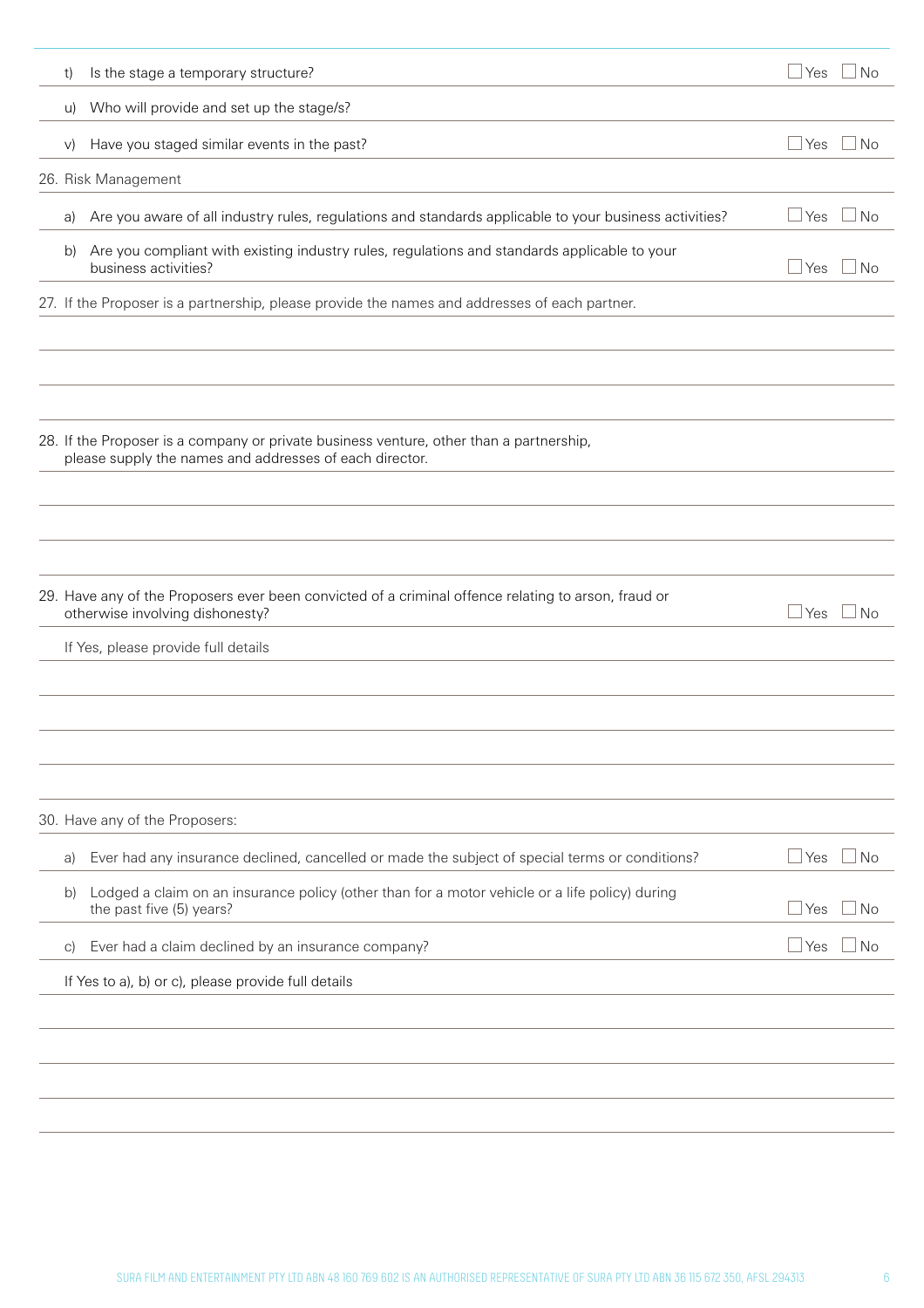| 31. Have any of the Proposers arranged any other insurance through SURA Film and Entertainment<br>or with any other insurer, which covers the subject matter of this Proposal?                                 | l Yes<br>- I No      |
|----------------------------------------------------------------------------------------------------------------------------------------------------------------------------------------------------------------|----------------------|
| If Yes, please provide full details                                                                                                                                                                            |                      |
|                                                                                                                                                                                                                |                      |
|                                                                                                                                                                                                                |                      |
|                                                                                                                                                                                                                |                      |
| 32. Have any of the Proposers entered into any agreement which would affect your right to make<br>a claim against a responsible Third Party in the event of a claim under the insurance now being<br>proposed? | <b>Yes</b><br>l INo  |
| If Yes, please provide full details                                                                                                                                                                            |                      |
|                                                                                                                                                                                                                |                      |
|                                                                                                                                                                                                                |                      |
|                                                                                                                                                                                                                |                      |
| 33. Is the financial interest of any other person or organisation (for example, a mortgage or other<br>financier, lessor or principal), to be noted on the policy?                                             | l Yes<br>  No        |
| If Yes, please provide full details                                                                                                                                                                            |                      |
|                                                                                                                                                                                                                |                      |
|                                                                                                                                                                                                                |                      |
|                                                                                                                                                                                                                |                      |
| 34. Have you or any Partner or Director of the business                                                                                                                                                        |                      |
| Ever been declared bankrupt?<br>a)                                                                                                                                                                             | ⊿Yes ∟No             |
| If Yes, please provide full details                                                                                                                                                                            |                      |
|                                                                                                                                                                                                                |                      |
|                                                                                                                                                                                                                |                      |
|                                                                                                                                                                                                                |                      |
| Been involved in a company or business which became insolvent or subject to any form of<br>b)<br>solvency administration?                                                                                      | $\sqcup$ Yes<br>l No |
| If Yes, please provide full details                                                                                                                                                                            |                      |
|                                                                                                                                                                                                                |                      |
|                                                                                                                                                                                                                |                      |
|                                                                                                                                                                                                                |                      |

Please note: Questions 29 to 32 apply to any person identified in answers to Questions 27 and 28.